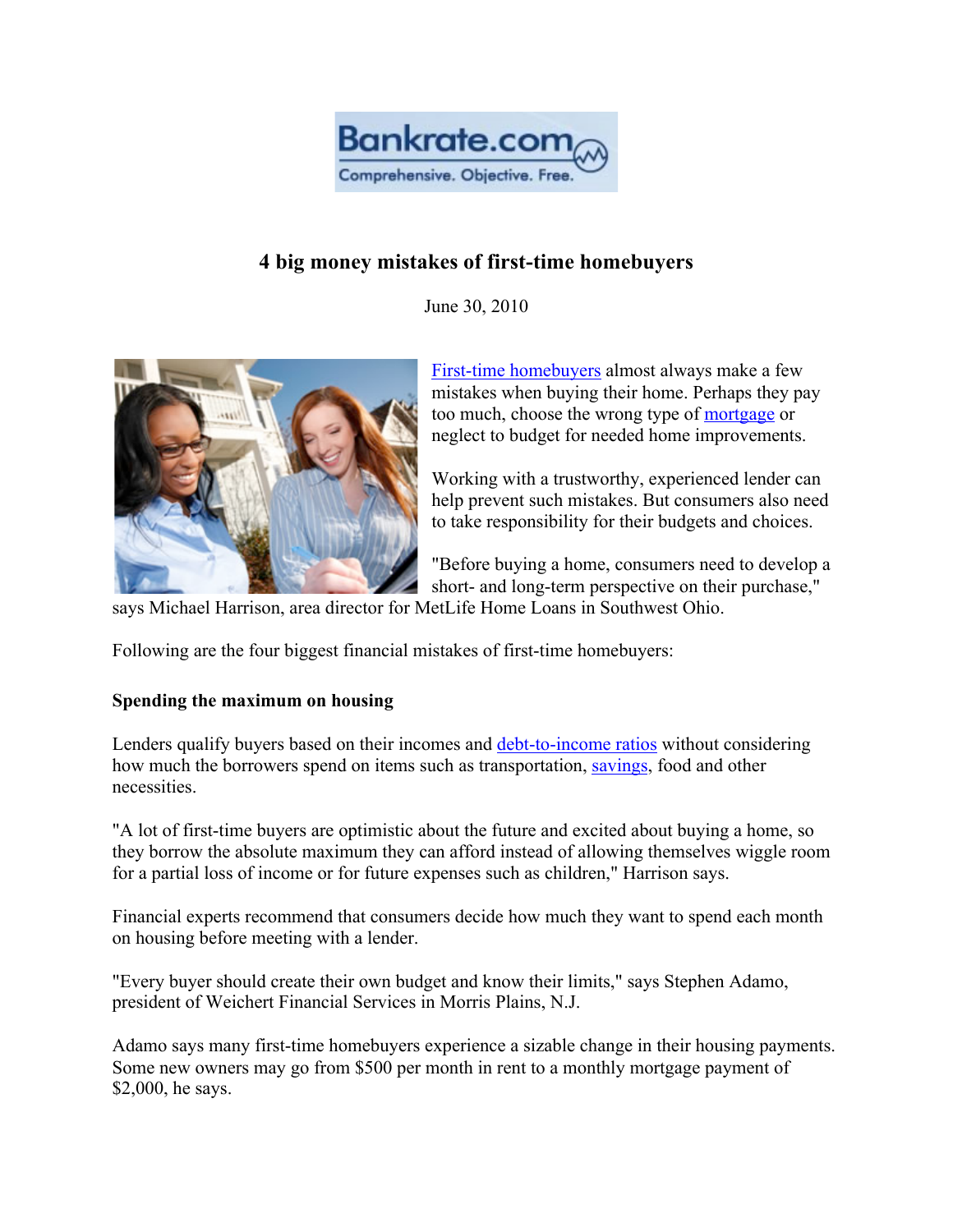"You need to deal with payment shock," Adamo says.

### **Not getting prequalified early enough**

Meeting with a lender for a buyer consultation and prequalification for a mortgage should be the first step toward homeownership. Yet many first-time homebuyers wait until they are ready to start house hunting before contacting a lender.

"It's never too early to set up a free buyer consultation with a lender," Adamo says. "Every buyer needs to get prequalified early enough in the process so that they can make some changes if they need to or correct errors on their credit report."

Some buyers may need to spend up to a year saving more money, increasing their incomes or cleaning up their credit before making an offer on a home.

A buyer consultation should include creating long-term financial goals and strategies for buying property, Adamo says.

### **Misunderstanding the importance of a high credit score**

While most consumers know it's important to have a high credit score, not everyone understands how costly a low score can be.

"All mortgage lending is done with a tier of interest rates and terms based on consumer credit scores," Harrison says. "A credit score of 720 or above will earn you the best rates and can potentially save you thousands of dollars."

A score of 680 to 720 can get you good mortgage rates, while a FICO score of 620 is usually about the lowest score to qualify for most loans, Harrison says.

Consumers should learn about credit scores the minute they start working, Harrison says.

Websites such as Bankrate provide information about how to improve your credit score.

Even after a mortgage approval, consumers must avoid applying for new credit or taking on new debt, Adamo says, because a second credit check is often required before settlement.

#### **Choosing the wrong mortgage product**

First-time homebuyers today typically opt for a 30-year fixed-rate mortgage. Their conservatism is a reaction to stories about the dangers of interest-only mortgages and adjustable-rate mortgages.